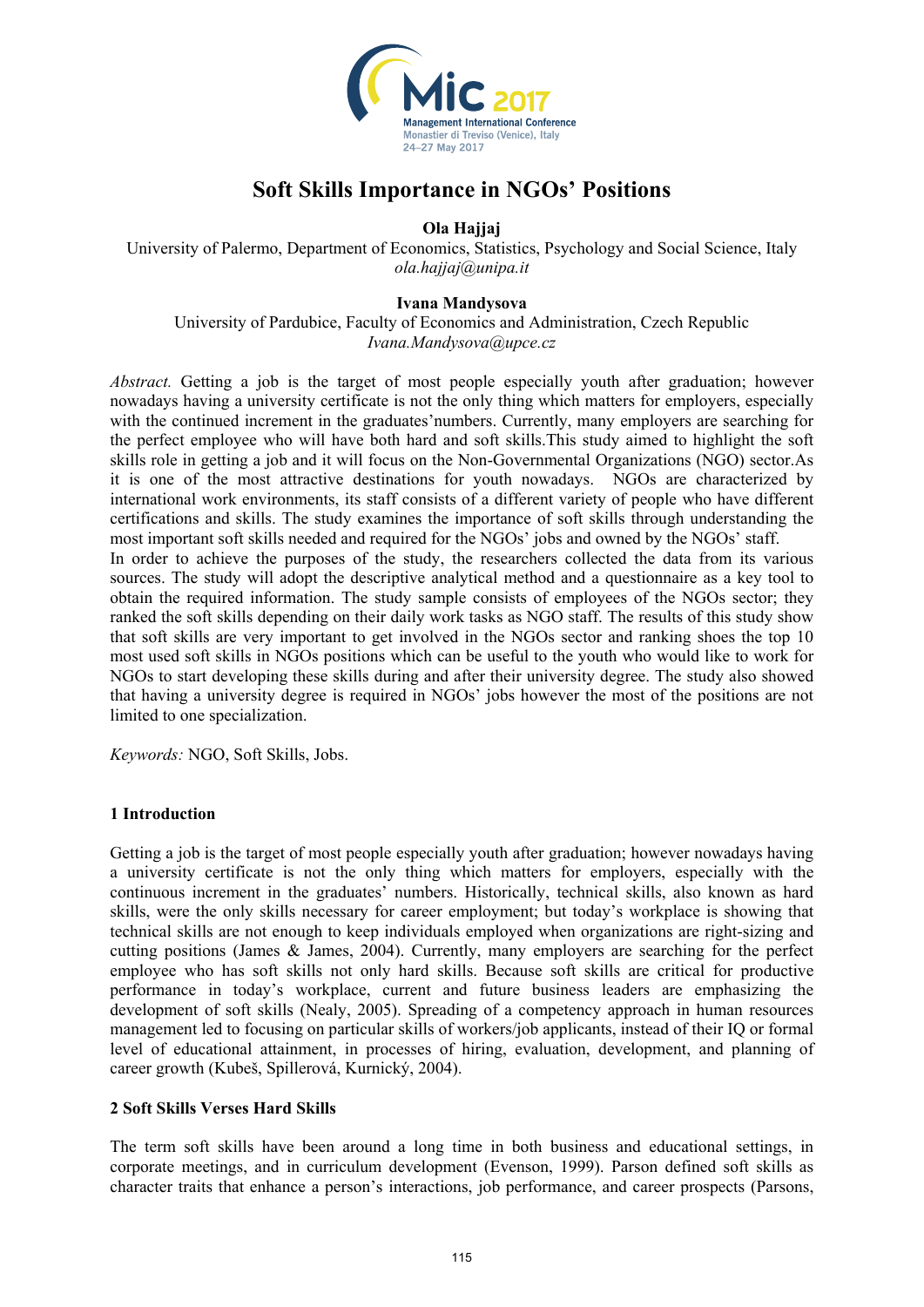

2008).The bulk of skills supporting individual's employability can be found among the so-called "soft skills" which can be described as "intangible skills which are hard to measure and are closely connected with [individual's] attitudes", hard skills, on the other hand, can be described as "skills which are easily observed and/or measured, easily trained and closely connected with [individual's] knowledge" (Balcar, Homolová, Karásek et al., 2011).The importance of soft skills cannot be neglected by people who are searching for a job or who want to keep their jobs. The lack of soft skills can sink the promising career of someone who has technical ability and professional expertise but no interpersonal qualities (Klaus, 2010). While technical skills are a part of many excellent educational curricula, soft skills need further emphasis in the university curricula so that students learn the importance of soft skills early in their academic programs before they embark on a business career (Wellington, 2005).

# **3 Literature Review**

Many researchers have targeted the soft skills and its importance in many different fields. Ngang, Hashim and Yunus (2015) their study aimed to investigate the novice teacher perceptions about gaps related to soft skills obtained from their teaching professional training compared to the soft skills needed in their workplace. The study findings showed that team work skill and communication skill were the two most important soft skill components, not only very much needed in their workplace but also gained from their teaching training program. However, entrepreneurship skill was the least capacity soft skill component needed in their workplace as well as gained from their teaching training program. Ariratana, Sirisookslip and Ngang (2015) the study aimed to measure the development of leadership soft skills among educational administrators using the guidelines. The results of the study indicated that the level of leadership soft skills among educational administrators is high. However it revealed that educational administrators have to improve their communication skills, using technology to monitor and evaluate teachers' teaching strategies, promote team work spirit and healthy interpersonal relationship. Some studies aimed to measure the percentage of the soft skills compared to the hard skills in job success, Klaus found that 75 % of long-term job success depends on employees' skills, while only 25 % is dependent on technical knowledge (Klaus, 2010). Other studies have found that nearly two-thirds of all graduate vacancies are open to graduates from any discipline with the type of skills required dependent upon the role to be carried out within a particular organisation (Raybould and Sheard, 2005).

#### **4 Research Questions and Problem Statement**

The growth of such NGOs over the past two decades has given them an increasingly important role and has led them forming a distinctive sector within civil society. They have been engaged in all sectors of social life, such as relief, rehabilitation, health, education, development programs, peace, human rights and environmental issues, using finance raised from voluntary, private sources, and donor agencies and managing themselves autonomously at local, national and international levels (Bagci, 2007). NGOs have gained increased attention among scholars and practitioners of development. They have become increasingly important agents of the development process, in all of their main areas of work such as humanitarian relief, long-term development, policy formation and political advocacy (Attack, 1999).

Working in NGOs attracts a large number of people around the world especially those who want to contribute in the development of the communities in or outside their countries and create positive change all over the world. NGOs operate like any other organizations; they have staff who works in accounting, management, fundraising, logistics, public relations, business development, human relations, product development, legal and more. NGOs share a common objective in initiating and operating social development and service activities. Their operations are carried out independently for non-profit purpose. While an NGO may come in the form of a registered foundation or an unregistered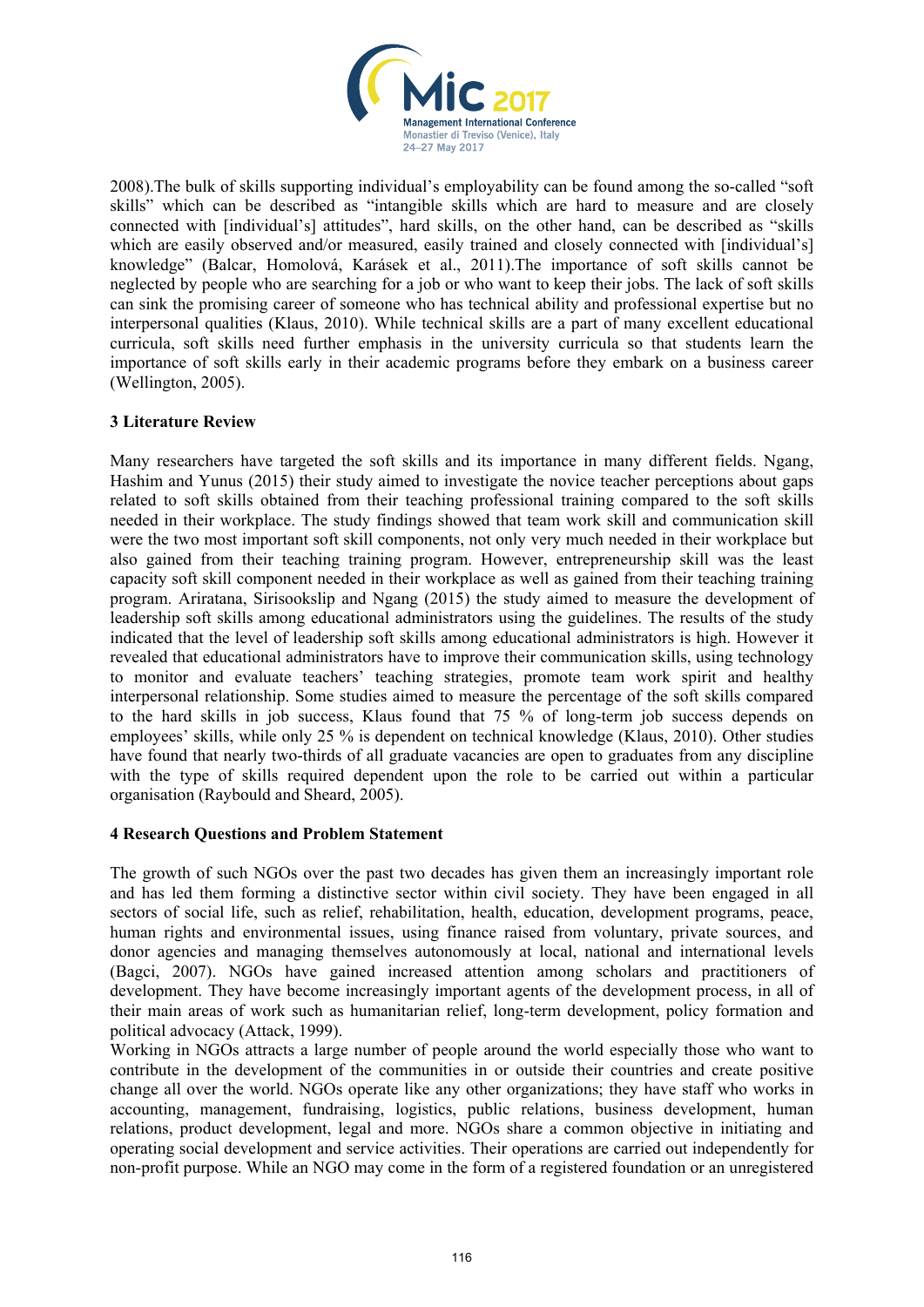

assembly, it can be categorized as a part of the Non-Profit Sector, which plays a significant role in social development and service through activities of various kinds (Pruekpongsawalee, 1998).

Individuals who undertake the role and responsibility in a non-governmental organization must suitably meet the job descriptions, from the body of knowledge to professional skills and other requirements indicated by the organization. They are also expected to possess specific characteristics, which are crucial in this line of work from voluntary spirit to personal sacrifice and ideology in social service (Chitradub & Kao-iean, 2013). There are thousands of job opportunities advertised by NGOs annually, the job description focuses mostly on the job tasks and the soft skills needed to implement it while the hard skills required for most of the NGOs' jobs are not restricted to one specialization. Especially jobs under the titles of: Project/program coordinator, project/program officer, project/ program assistant, project/ program associate, administrative Assistant ……etc. In such jobs, the job description includes many necessary and required soft skills such as:

- Excellent written and oral communication skills
- Capacity to work under pressure and meet tight schedules under minimum supervision.
- Leadership and Self-Management.
- Ability to organize and prioritize work schedule to meet client needs and deadlines
- Ability to approaches work with energy and a positive, constructive attitude
- Ability to remain calm, in control and good humoured even under pressure
- Ability to work productively as part of a team
- Excellent time management skills.
- Excellent English language skills, both spoken and written

This study aim is examining what is the most used and most important soft skills needed in NGOs' jobs from the perspective of the NGOs' staff depending on the level of importance for their use to soft skills in implementing their daily and frequent task in their workplace.

#### **5 Methodology**

#### *5.1 Data Source*

In order to collect the needed data for this research, primary and secondary sources were used as follows:

- Secondary resources: by collecting data such as books, journals and articles.
- Primary sources: in order to obtain the data needed for this research, a questionnaire of 21 sentences was designed by the researcher depending on the literature review of related studies and the review of the NGOs' job announcements. It was distributed on the study population in order to get their opinions about soft skills importance in their work .The questionnaire followed Likert Scale to measure the importance of each soft skills, where 5 =extremely Important, 4=Very Important,3=Moderately Important,2=Slightly important, 1= Not at all important.

#### *5.2 Population and Sample Study*

Questionnaire was sent by emails to 35 European NGOs; it was provided with cover letter explaining its purpose and the aim of the research. The questionnaire asked the NGO employees to rate the level of importance of each of the mentioned soft skills depending on their daily work activates.

Data was collected by sending the questionnaire emails to 35 NGOs, 14 of them responded. The nationalities of these NGOs are as the following : one British , two Dutch , two Greek , seven Italian and two Spanish NGOs .Of those 14 NGOs 47 employees responded to the survey: 4 NGOs managers, 11 project managers, 16 project coordinators , 14 project assistants , 1 administrative assistants and 1editor in chief website association. Of them 32 are working as full time and the rest are part time, 25 female and 22 males.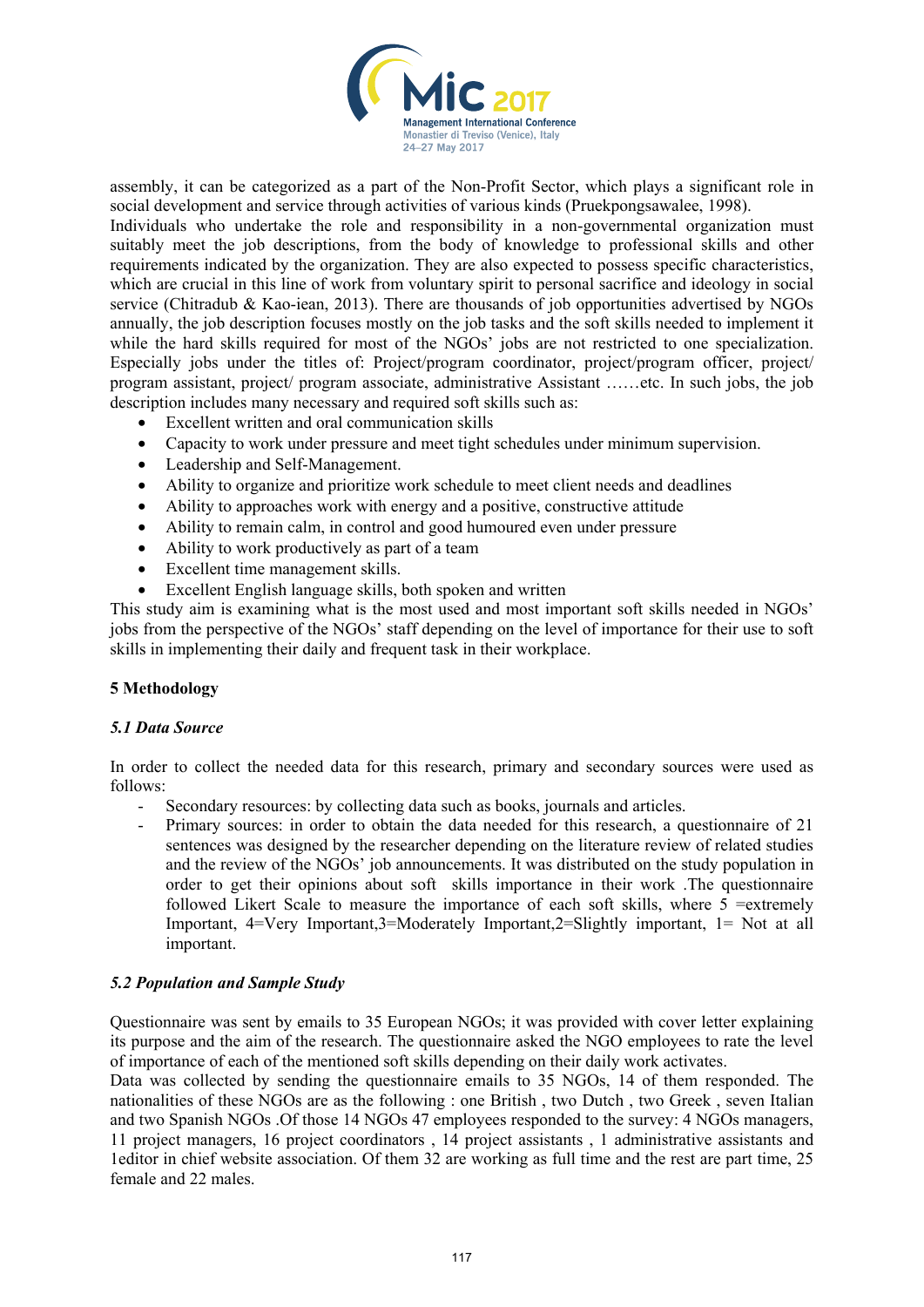

#### Table 1: Sample distribution according to education level

| <b>Education Level</b> | <b>Number</b> |
|------------------------|---------------|
| Diploma (2 years)      |               |
| Bachelor degree        | 29            |
| Master                 |               |
| PhD student            |               |

As indicated in Table (1) more than half of the sample has bachelor degree , 15 have master , 2 have diploma of two years and only one has a PhD degree. The sample have various specializations mostly were : business administration and International relations only two of them have specializations related to NGOs which are: NGO management and international cooperation and the other one is development studies. The rest of the sample have different specializations such as :economy , mathematics , engineering, sociology, literature...etc , which indicate that the university specialization does not play an important role in getting a job in the NGOs field and it is more focused on soft skills and experiences .

|         | <b>Overall Work Experience in NGOs</b> | <b>Number</b> |  |
|---------|----------------------------------------|---------------|--|
|         | More than 5 years                      |               |  |
| 3-5     | vears                                  |               |  |
| $1 - 3$ | vears                                  | n             |  |
|         | Less than one year                     |               |  |

Table (2) indicates that most of the study sample have more than one year work experience in the NGOs field, which is a good indicator about the sample knowledge about the NGOs' work environment.

#### **6 Data Findings and Discussion**

Depending on the collected data analysis, Table (3) shows the frequancy of the responses and the percentages which indicate the level of importance . It was indicated that the 'ability to work in team' was in the top of the soft skills which is needed in NGOs' work by a rate of 74.47 % as extremely important and 25.53 % as very important. In the second place, the 'ability to interpersonal and communication skills with people at all levels' with a rate of 68.09 % as extremley important and 31.91 % as very important. In the last place was ' flexibility to move among various places, cities or countries' with rate of 23.4 % as extremely important . None of the soft skills was ranked as 'not at all important' .The Ability to speak at least one additional language (beside the mother tongue language) was ranked as number 9 from the 21 mentioned skills which shows its importancy as one of the NGO requirment especially for jobs such as NGO manager , projects manager and project coordinator as these positions normally need to have good English skills in order to deal with other partners around Europe .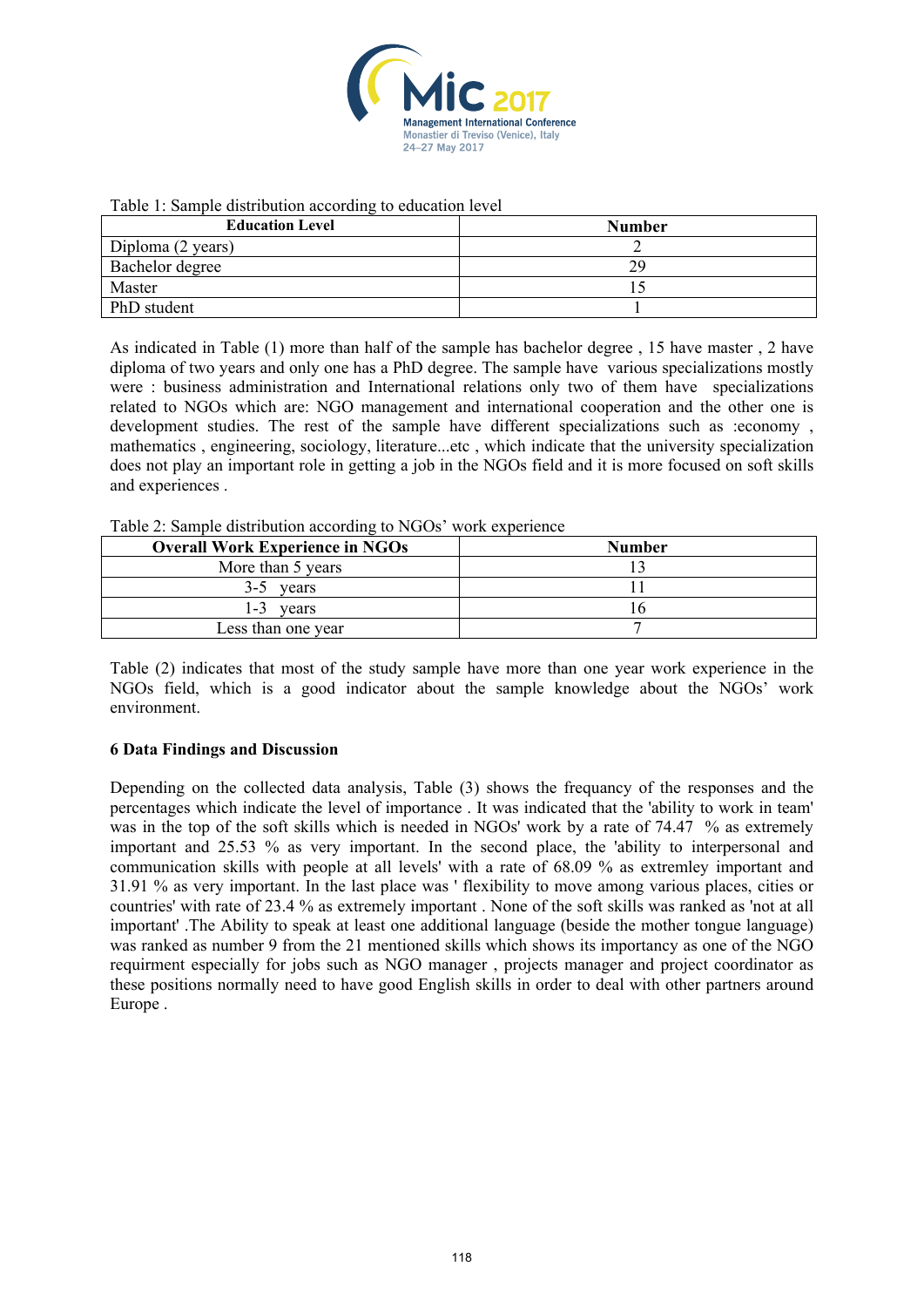

### Table 3: Level of importance of each soft skills (N=47)

| 3.2312121<br>Soft Skills                                                                                                                                 |    | Extremely<br>Important | Very<br>Important |               | Moderately<br>Important |                  | Slightly<br>Importan |                  | Not at All<br>Important |               |
|----------------------------------------------------------------------------------------------------------------------------------------------------------|----|------------------------|-------------------|---------------|-------------------------|------------------|----------------------|------------------|-------------------------|---------------|
|                                                                                                                                                          | N  | $\frac{0}{0}$          | N                 | $\frac{0}{0}$ | N                       | $\frac{0}{0}$    | N                    | $\frac{0}{0}$    | ${\bf N}$               | $\frac{0}{0}$ |
| Ability to interpersonal and<br>communication skills with people<br>at all levels.                                                                       | 32 | 68.09                  | 15                | 31.91         |                         |                  |                      |                  |                         |               |
| Ability of time managing and<br>prioritizing tasks                                                                                                       | 30 | 63.83                  | 16                | 34.04         | 1                       | 2.13             |                      |                  |                         |               |
| Ability to meet deadlines and<br>complete tasks                                                                                                          | 26 | 55.32                  | 20                | 42.55         | $\mathbf{1}$            | 2.13             |                      |                  |                         |               |
| Ability to work in team (to be a<br>team member).                                                                                                        | 35 | 74.47                  | 12                | 25.53         |                         | $\boldsymbol{0}$ |                      |                  |                         |               |
| Ability to work independently.                                                                                                                           | 18 | 38.3                   | 17                | 36.17         | 12                      | 25.53            |                      |                  |                         |               |
| Good presentation skills (Self<br>presenting, idea, projectetc).                                                                                         | 12 | 25.53                  | 25                | 53.19         | 9                       | 19.15            | 1                    | 2.13             |                         |               |
| The ability to lead others without<br>being over bearing and distribute<br>tasks.                                                                        | 18 | 38.3                   | 20                | 42.55         | 8                       | 17.02            | 1                    | 2.13             |                         |               |
| Ability to work under pressure.                                                                                                                          | 22 | 46.81                  | 20                | 42.55         | $\overline{4}$          | 8.51             | 1                    | 2.13             |                         |               |
| Ability of multi-tasking in the same<br>time.                                                                                                            | 23 | 48.94                  | 15                | 31.91         | 9                       | 19.15            |                      | $\boldsymbol{0}$ |                         |               |
| Flexibility to move among various<br>places, cities or countries.                                                                                        | 11 | 23.4                   | 24                | 51.06         | 8                       | 17.02            | $\overline{4}$       | 8.51             |                         |               |
| Ability of negotiation and<br>diplomatic skills.                                                                                                         | 15 | 31.91                  | 24                | 51.06         | $\tau$                  | 14.89            | 1                    | 2.13             |                         |               |
| The ability to think logically, to<br>analyse problems and identify<br>logical solutions to them.                                                        | 17 | 36.17                  | 24                | 51.06         | 6                       | 12.77            |                      | $\boldsymbol{0}$ |                         |               |
| The ability to actively listening to<br>others; being engaged in others<br>when they are speaking and<br>accurately hearing their thoughts<br>and ideas. | 22 | 46.81                  | 21                | 44.68         | 4                       | 8.51             |                      | $\boldsymbol{0}$ |                         |               |
| The ability to engage people and<br>attracted to them to be a part of<br>activity or in conversation.                                                    | 19 | 40.43                  | 20                | 42.55         | 8                       | 17.02            |                      | $\boldsymbol{0}$ |                         |               |
| Ability to manage conflict and find<br>creative and mutually acceptable<br>solutions. (Mediation).                                                       | 20 | 42.55                  | 18                | 38.3          | 9                       | 19.15            |                      | $\boldsymbol{0}$ |                         |               |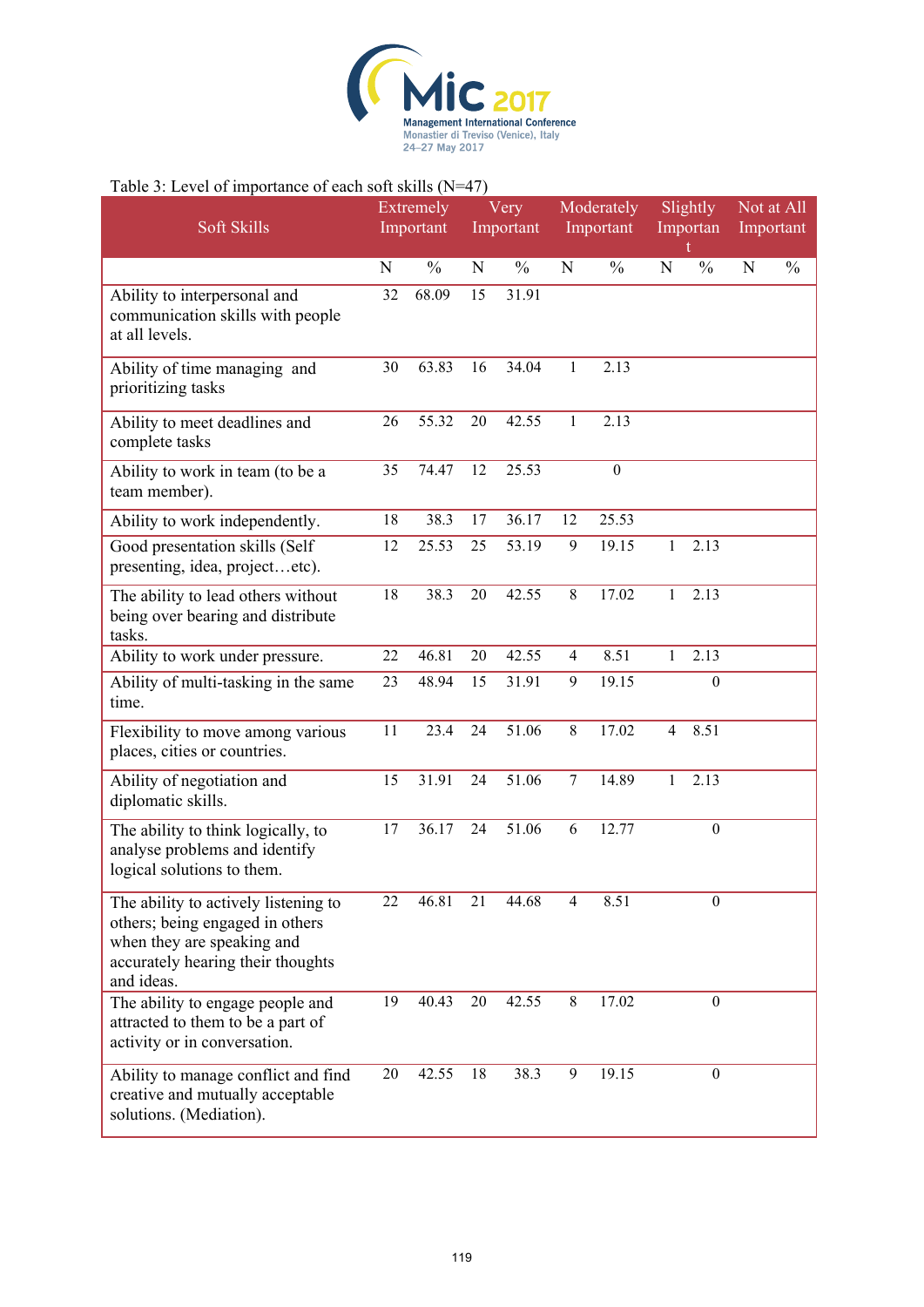

| Networking with stakeholders and<br>organizations to building<br>agreements, cooperation and<br>initiatives.                   | 23 | 48.94 | 18 | 38.3  | 5 | 10.64 |    | 2.13      |  |
|--------------------------------------------------------------------------------------------------------------------------------|----|-------|----|-------|---|-------|----|-----------|--|
| The ability to work with<br>multidisciplinary approaches and<br>intervention capacity with the<br>different strains of action. | 14 | 29.79 | 24 | 51.06 | 8 | 17.02 |    | 2.13      |  |
| Ability to manage anger and control<br>negative feelings in stressful and<br>negative situations.                              | 12 | 25.53 | 27 | 57.45 | 8 | 17.02 |    | $\theta$  |  |
| Ability to make decisions and start<br>up an initiative.                                                                       | 14 | 29.79 | 27 | 57.45 | 6 | 12.77 |    | $\theta$  |  |
| Ability to speak at least one<br>additional language (beside the<br>mother tongue language).                                   | 22 | 46.81 | 13 | 27.66 | 7 | 14.89 | 5. | 10.6<br>4 |  |
| Ability to plan strategically and<br>creatively to meet specified<br>objectives.                                               | 22 | 46.81 | 19 | 40.43 | 5 | 10.64 |    | 2.13      |  |

Depending on the sample ranking the top 10 soft skills ranked from the most to the les important for NGOs positions are:

- 1. Ability to work in team(to be a team member)
- 2. Ability to interpersonal and communication skills with people at all levels
- 3. Ability of time managing and prioritizing tasks
- 4. Ability to meet deadlines and complete tasks
- 5. Ability of multi-tasking in the same time
- 6. Networking with stakeholders and organizations to building agreements, cooperation and initiatives
- 7. Ability to work under pressure
- 8. The ability to actively listening to others; being engaged in others when they are speaking and accurately hearing their thoughts and ideas
- 9. Ability to speak at least one additional language (beside the mother tongue language
- 10. Ability to plan strategically and creatively to meet specified objectives.

# Table 4: Mean and Standard Deviation of each Soft Skills (N=47)

| Soft Skills                                                                  | <b>MEAN</b> | <b>SD</b> |
|------------------------------------------------------------------------------|-------------|-----------|
| Ability to interpersonal and communication skills with people at all levels. | 4.68        | 0.47      |
| Ability of time managing and prioritizing tasks                              | 4.62        | 0.53      |
| Ability to meet deadlines and complete tasks                                 | 4.53        | 0.55      |
| Ability to work in team (to be a team member).                               | 4 74        | 0.44      |
| Ability to work independently.                                               | 4.13        | 0.8       |
| Good presentation skills (Self presenting, idea, projectetc).                | 4.02        | 0.74      |
| The ability to lead others without being overbearing and distribute tasks.   | 4 1 7       | 0.79      |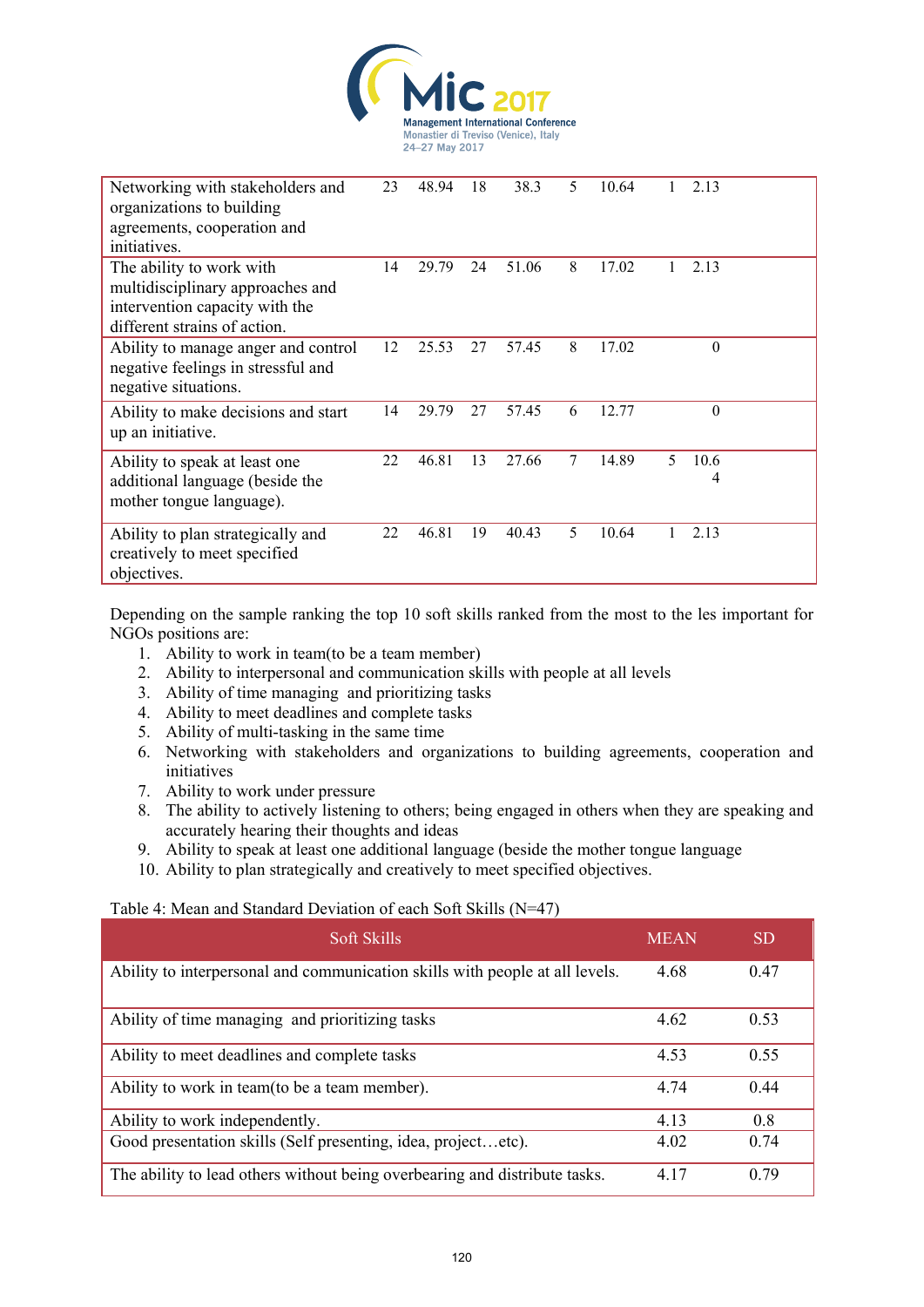

| Ability to work under pressure.                                                                                                                 | 4.34 | 0.73 |
|-------------------------------------------------------------------------------------------------------------------------------------------------|------|------|
| Ability of multi-tasking in the same time.                                                                                                      | 4.3  | 0.78 |
| Flexibility to move among various places, cities or countries.                                                                                  | 3.89 | 0.87 |
| Ability of negotiation and diplomatic skills.                                                                                                   | 4.13 | 0.74 |
| The ability to think logically, to analyze problems and identify logical<br>solutions to them.                                                  | 4.23 | 0.67 |
| The ability to actively listening to others; being engaged in others when<br>they are speaking and accurately hearing their thoughts and ideas. | 4.38 | 0.64 |
| The ability to engage people and attracted to them to be a part of activity<br>or in conversation.                                              | 4.23 | 0.73 |
| Ability to manage conflict and find creative and mutually acceptable<br>solutions. (Mediation).                                                 | 4.23 | 0.76 |
| Networking with stakeholders and organizations to building agreements,<br>cooperation and initiatives.                                          | 4.34 | 0.76 |
| The ability to work with multidisciplinary approaches and intervention<br>capacity with the different strains of action.                        | 4.09 | 0.75 |
| Ability to manage anger and control negative feelings in stressful and<br>negative situations.                                                  | 4.09 | 0.65 |
| Ability to make decisions and start up an initiative.                                                                                           | 4.17 | 0.64 |
| Ability to speak at least one additional language (beside the mother tongue<br>language).                                                       | 4.11 | 1.03 |
| Ability to plan strategically and creatively to meet specified objectives.                                                                      | 4.32 | 0.75 |

The mean and standard deviation were calculated for each of the soft skills as shown in Table (4), the lowest mean was 3.89 and the highest 4.74 based on scale of 5, which indicates that expected value for the importance level mostly vary between extremely important and very important.

#### **7 Conclusions**

Finding of this study revealed that the soft skills are essentials for NGOs positions and it plays an important role in the implementation of daily activities in NGO jobs. The most import 10 soft skills as ranked by the NGOs employees were :working in team, interpersonal and communication skills, time managing and prioritizing tasks, meeting deadlines and complete tasks, multi-tasking, networking, working under pressure, active listening, speaking at least one additional language (beside the mother tongue language), strategic planning. In addition, the study revealed that the university degree for NGOs positions is required however it is not limit to one specialization but it is open to different specialization as the NGOs positions required more soft skills than hard skills.

# **References**

Ariratana,W., Sirisookslip,S.,Keow Ngang, T., 2015.' Development of Leadership Soft Skills Among Educational Administrators.' *Procedia - Social and Behavioral Sciences* (186) 331 – 336

Attack, I. 1999. 'Four criteria of Development NGO Legitimacy.' *World Development*, 27(5): 855- 864.